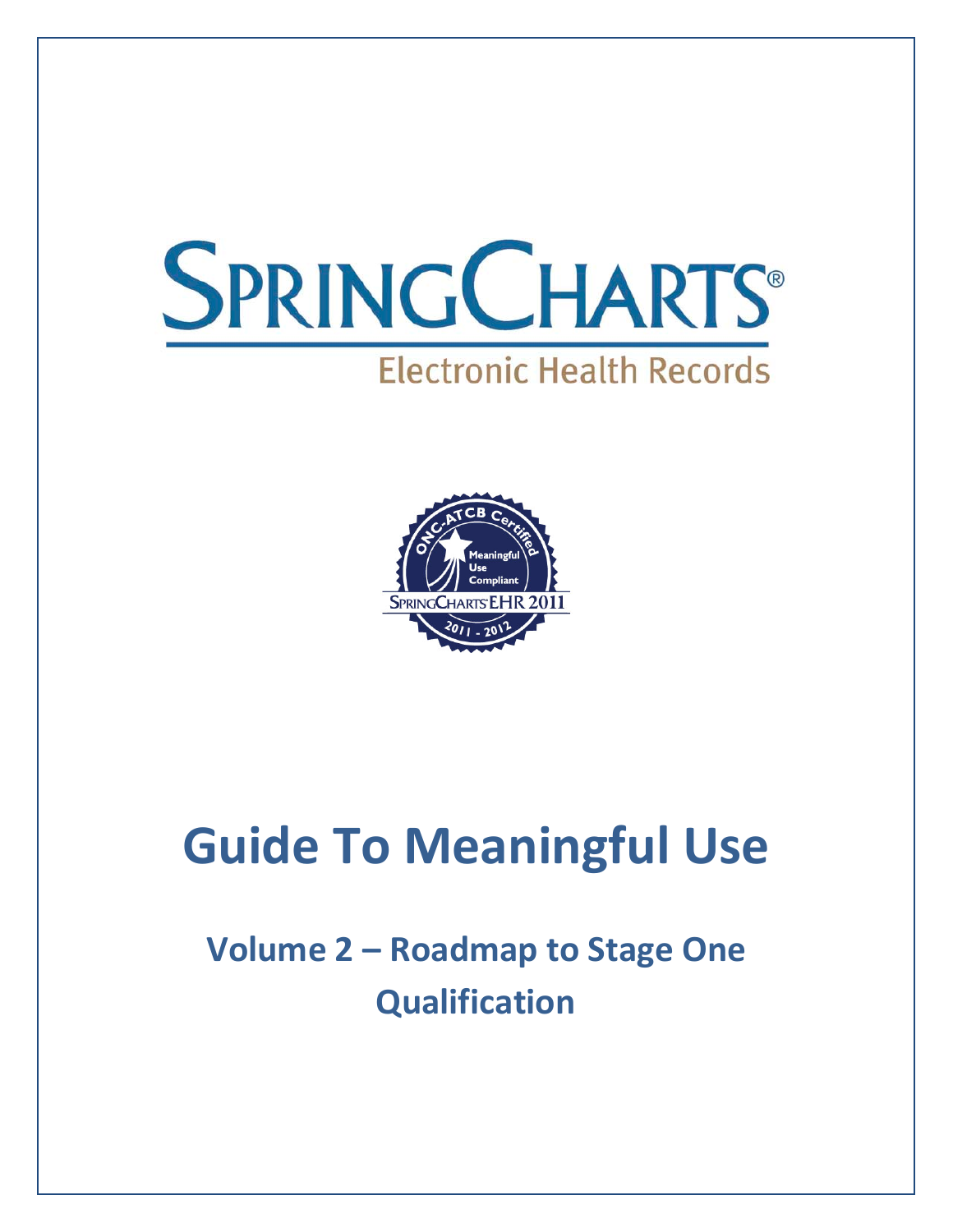### Guide to Meaningful Use – Volume 2

**Contents**

### **[OVERVIEW](#page-2-0)**

### **[INTRODUCTION](#page-3-0)**

### **1. ['CERTIFIED' EHR VERSION](#page-3-1)**

**Q1 ~ [WE ALREADY HAVE A SPRINGCHARTS VERSION THAT IS CCHIT](#page-3-2) CERTIFIED. WILL THAT [QUALIFY OUR OFFICE FOR 'MEANINGFUL USE'?](#page-3-2)**

**Q2 ~ DOES THE HITECH [ACT REQUIRE MY PRACTICE TO ADOPT A 'CERTIFIED'](#page-3-3) EHR AND [PARTICIPATE IN THE CMS](#page-3-3) PROGRAM?**

**Q3 ~ [DOES SPRING MEDICAL GUARANTEE THAT I](#page-4-0) WILL RECEIVE MY MU INCENTIVE PAYMENT BY [INVESTING IN SPRINGCHARTS 2011?](#page-4-0)**

### **2. [WHO IS AN ELIGIBLE PROFESSIONAL \(EP\)?](#page-4-1)**

**Q1 ~ [WHAT MEDICAL PROVIDERS QUALIFY AS ELIGIBLE PROVIDERS?](#page-4-2)**

**Q2 ~ WHAT IF I [QUALIFY AS AN 'ELIGIBLE PROFESSIONAL'](#page-4-3) BUT I DO NOT PARTICIPATE IN EITHER THE [MEDICARE OR MEDICAID PROGRAMS;](#page-4-3) CAN I RECEIVE INCENTIVE PAYMENTS?**

**Q3 ~ [THERE ARE SEVERAL PROVIDERS IN OUR GROUP PRACTICE.](#page-5-0) WE BILL UNDER THE SAME TAX ID NUMBER. DO WE QUALIFY FOR THE MU INCENTIVE PAYMENT [AS ONE CLINIC OR AS EACH PROVIDER?](#page-5-0)**

### **3. [UNDERSTANDING FINANCIAL INCENTIVES](#page-5-1)**

**Q1 ~ HOW MUCH MONEY CAN I [EXPECT TO GET THROUGH THE MEDICARE PROGRAM?](#page-5-2)**

**Q2 ~ HOW MUCH MONEY CAN I [EXPECT TO GET THROUGH THE MEDICAID PROGRAM?](#page-6-0)**

**Q3 ~ CAN I 'DOUBLE DIP' [AND GET FINANCIAL INCENTIVES FROM BOTH THE MEDICARE AND THE](#page-7-0)  [MEDICAID PROGRAMS?](#page-7-0)**

**Q4 ~ YOU KEEP MENTIONING 'UP TO' \$44,000 [THROUGH MEDICARE OR 'UP TO'](#page-7-1) \$63,750 THROUGH MEDICAID. [WHAT DO YOU MEAN BY 'UP TO'?](#page-7-1)**

**Q5 ~ HOW DO I DECIDE WHETHER I [SHOULD GO WITH THE MEDICARE PROGRAM OR THE MEDICAID](#page-7-2)  [PROGRAM?](#page-7-2)**

### **4. [RECEIVING INCENTIVE PAYMENTS](#page-7-3)**

**Q1 ~ HOW DO I [RECEIVE MY PAYMENT?](#page-7-4)**

**Q2 ~ WHEN DO I [RECEIVE MY PAYMENT?](#page-8-0)**

### **5. [MEANINGFUL USE ATTESTATION](#page-8-1)**

**Q1 ~ HOW DO I [START THE PROCESS OF](#page-8-2) ATTESTATION?**

**Q2 ~ WHAT INFORMATION WILL I [NEED TO BEGIN THE REGISTRATION?](#page-8-3)**

**Q3 ~ WHAT DO I NEED TO 'ATTEST' [TO IN STAGE ONE OF MU?](#page-9-0)**

**Q4 ~ WHAT DO 'NUMERATORS' AND 'DENOMINATORS' [MEAN WHEN ATTESTING MU?](#page-9-1)**

**[DISCLAIMER:](#page-10-0)**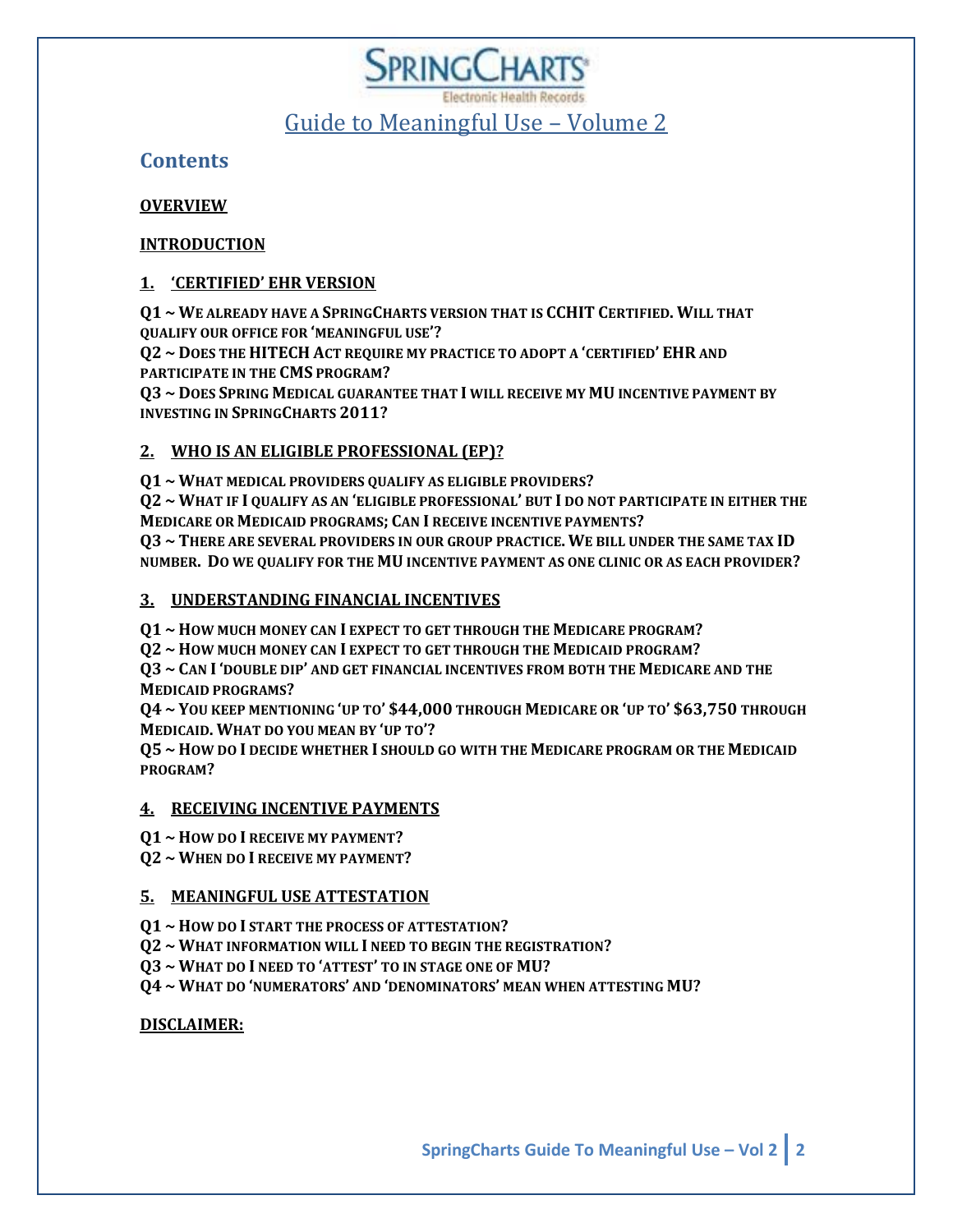Guide to Meaningful Use – Volume 2

### <span id="page-2-0"></span>**OVERVIEW**

The previous SpringCharts *Guide to Meaningful Use Volume 1- Collecting the Data* was designed to help SpringCharts users understand the [15](#page-2-1) core features and functionality of the ONC-ATCB certified SpringCharts  $EHR<sup>1</sup>$  program that are required operations for Eligible Professionals (EP) to achieve 'meaningful use' (MU) qualifications. The first volume also outlined an additional 10 EHR functions that formed a menu set from which the EP will choose 5 features to further demonstrate and satisfy MU stage one requirements.

This *Guide to Meaningful Use Volume 2 – Roadmap to Stage One Qualification* will set forth the necessary steps to achievement stage one MU as set forth by the ARRA/HITECH requisites. The frequently asked questions and answers outlined in volume 2 will guide SpringCharts EPs through all necessary steps to allow selfattestation for MU qualifications over a 90-day period.



**Note:** SpringCharts customers MUST upgrade to SpringCharts EHR 2011 prior to starting their 90 day demonstration period to be eligible for Medicare incentives (Medicaid incentives do not have a 90 day demonstration period requirement – check with your local state Medicaid office for details).

For questions about versions, functionality or any other inquiries please contact your SpringCharts Value Added Reseller or Spring Medical at 281-537-1377 or visit our website: [www.SpringMedical.com.](http://www.springmedical.com/)

<span id="page-2-1"></span> <sup>1</sup> SpringCharts EHR 2011 is a Complete EHR and is 2011/2012 compliant and has been certified by an ONC-ATCB in accordance with the applicable certification criteria adopted by the Secretary of Health and Human Services. This certification does not represent an endorsement by the U.S. Department of Health and Human Services or guarantee the receipt of incentive payments.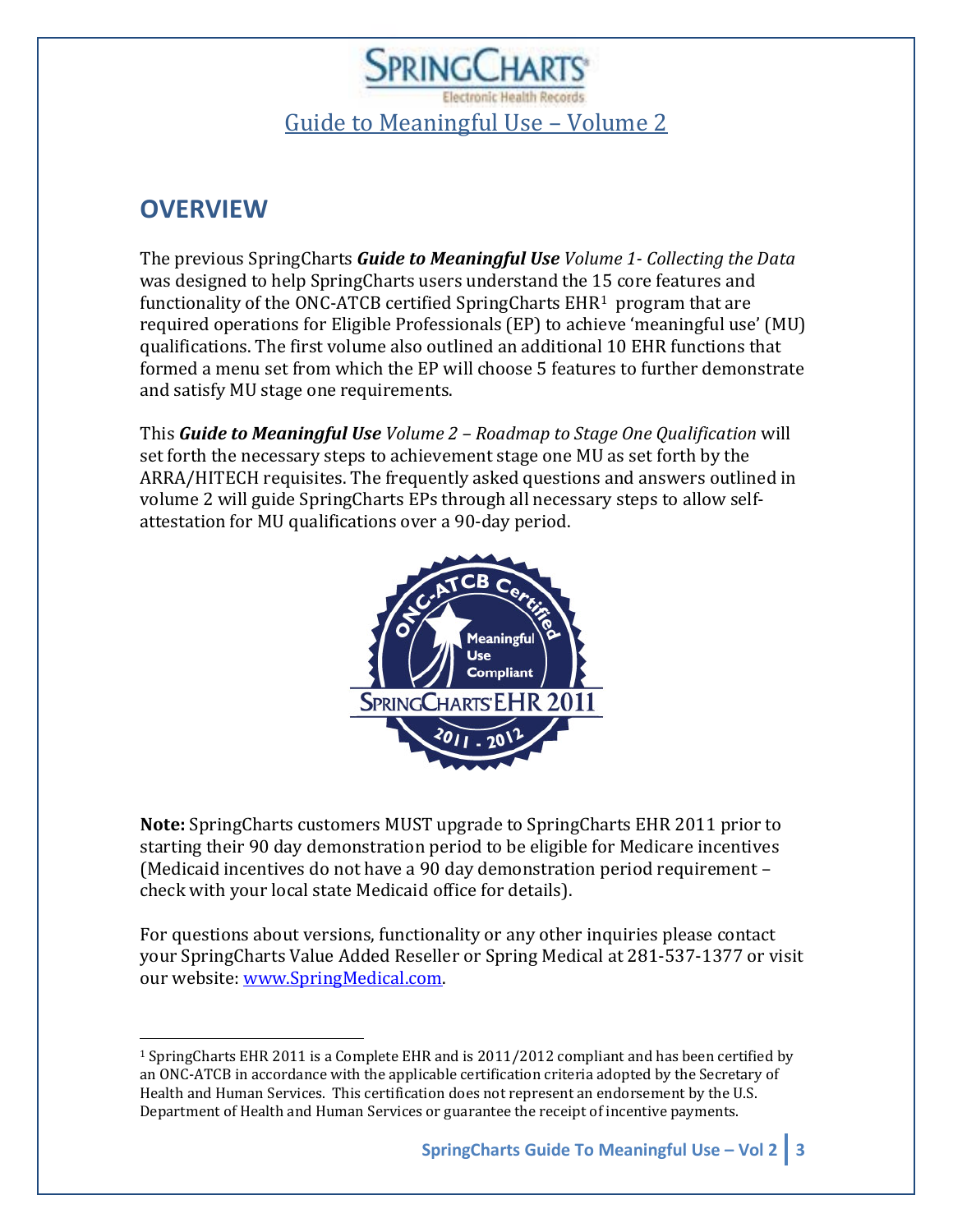

### <span id="page-3-0"></span>**Introduction**

On February 17, 2009, the American Recovery and Reinvestment Act (ARRA) – commonly known as the Stimulus Package – was signed into law. The Health Information Technology for Economic and Clinical Health (HITECH) Act was passed as part of ARRA and included approximately \$20 billion to aid in the development of a healthcare infrastructure and to assist individual providers in adopting and using health information technology, including EHRs. Sizeable incentives available as reimbursements through the Centers for Medicare and Medicaid Services (CMS) will assist providers in selecting, implementing, and deploying EHRs. In order to receive remuneration from the HITECH Act program, practitioners are required to demonstrate "meaningful use" (MU) of a "certified" EHR program beginning as early as 2011.

In September 2010, the ONC launched a two-year temporary certification program to guarantee basic standards, implementation specifications, and functionality of EHR programs for the medical community. Six IT organizations across the country were selected to fulfill the task of testing and certifying ambulatory EHR programs; these entities are known as ONC-Authorized Testing and Certification Bodies (ONC-ATCB).

### <span id="page-3-1"></span>**1. 'Certified' EHR Version**

### <span id="page-3-2"></span>**Q1 ~ We already have a SpringCharts version that is CCHIT Certified. Will that qualify our office for 'meaningful use'?**

No. All EHR products that were previously CCHIT Certified<sup>SM</sup> must be resubmitted for ONC-ATCB certification in order to qualify for the incentive program under the HITECH Act. Although SpringCharts EHR has been certified with CCHIT since 2006, the ONC requires that all EHRs be certified through an ONC-ATCB organization to qualify for financial remuneration. *SpringCharts EHR 2011* is a Complete EHR and is 2011/2012 compliant and has been certified by an ONC-ATCB.

### <span id="page-3-3"></span>**Q2 ~ Does the HITECH Act require my practice to adopt a 'certified' EHR and participate in the CMS program?**

No. While the HITECH Act does not "require" that medical providers adopt EHR programs, those who fail to do so by 2015 face a reduction of 1% in the **Medicare** reimbursement fee schedule. (The Act does not address reductions in Medicaid reimbursement). The HITECH Act also allows for an increased deduction of 5% from Medicare reimbursements after 2017 for providers not utilizing an EHR program.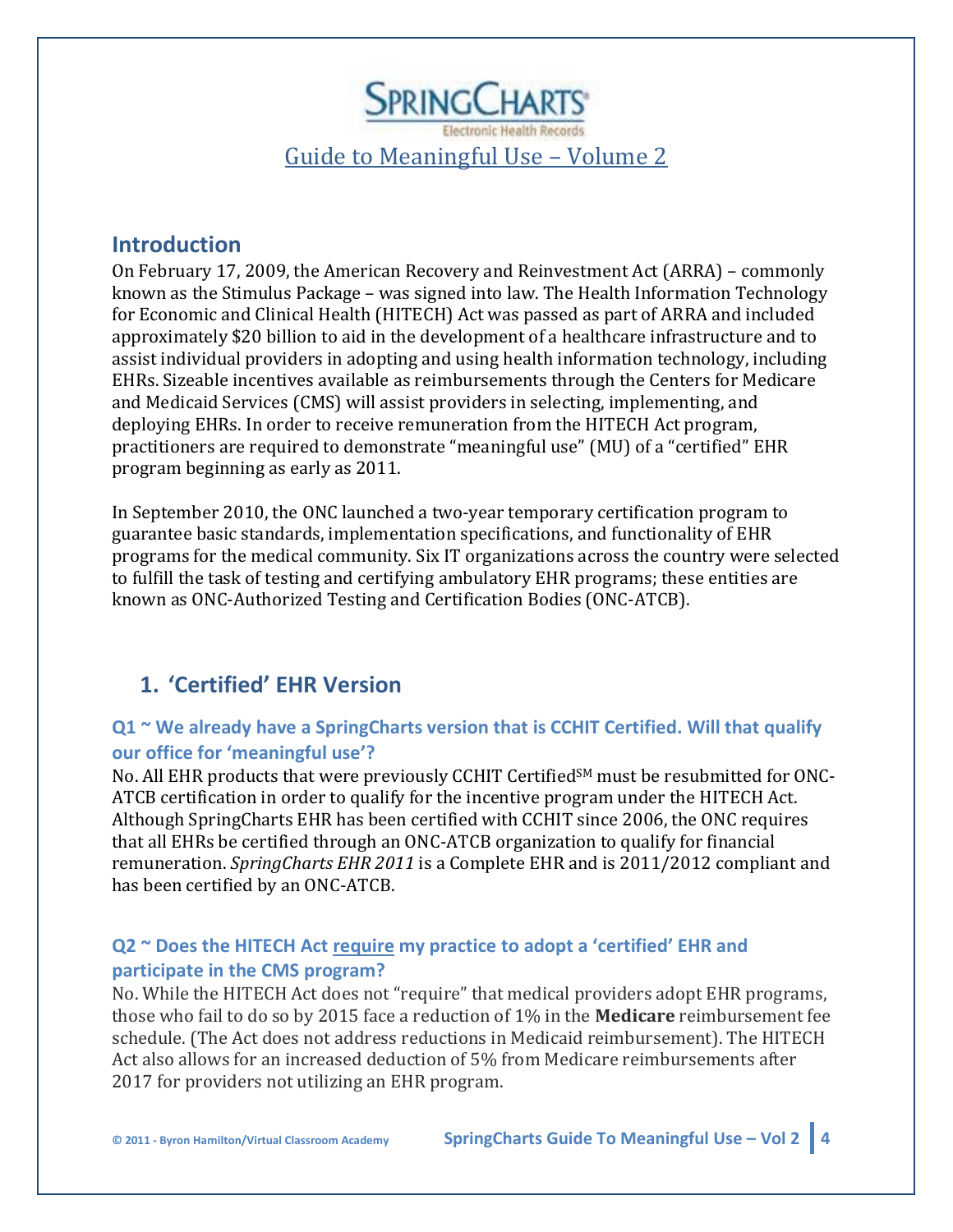### SPRINGCHAR Guide to Meaningful Use – Volume 2

### <span id="page-4-0"></span>**Q3 ~ Does Spring Medical guarantee that I will receive my MU incentive payment by investing in SpringCharts 2011?**

Spring Medical guarantees that *SpringCharts EHR 2011* meets the criteria for Meaningful Use set by the Office of the National Coordinator for Health Information and is ONC-ATCB certified. The attestation to MU through CMS must be carried out by each EP.

### <span id="page-4-1"></span>**2. Who Is An Eligible Professional (EP)?**

### <span id="page-4-2"></span>**Q1 ~ What medical providers qualify as eligible providers?**

Many. The list of professionals who qualify for financial remuneration under the HITECH Act differs for eligibility under Medicare and Medicaid.

To qualify as an EP under the Medicare program, you must be a:

- MD Medical Doctor
- DO Doctor of Osteopathy
- DDS Doctor of Dental Surgery
- DMD Doctor of Dental Medicine
- DPM Doctor of Podiatric Medicine
- OF Doctor of Optometry
- DC Doctor of Chiropractic

To qualify as an EP under the Medicaid program, you must be a:

- MD Medical Doctor
- DO Doctor of Osteopathy
- DDS Doctor of Dental Surgery
- DMD Doctor of Dental Medicine
- DPM Doctor of Podiatric Medicine
- CNMW Certified Nurse Midwife
- NP Nurse Practitioner
- PA Physician Assistant practicing in federally qualified health centers (FQHCs)

### <span id="page-4-3"></span>**Q2 ~ What if I qualify as an 'eligible professional' but I do not participate in either the Medicare or Medicaid programs; Can I receive incentive payments?**

Sorry. In 2004, the Office of the National Coordinator for Health Information Technology (ONC) was established as a sub-cabinet position within the Office of the Secretary for the U.S. Department of Health and Human Services (HHS). As a government agency, its purpose is to provide resources to support the adoption of health information technology and is providing finances only through the Centers for Medicare and Medicaid Services (CMS).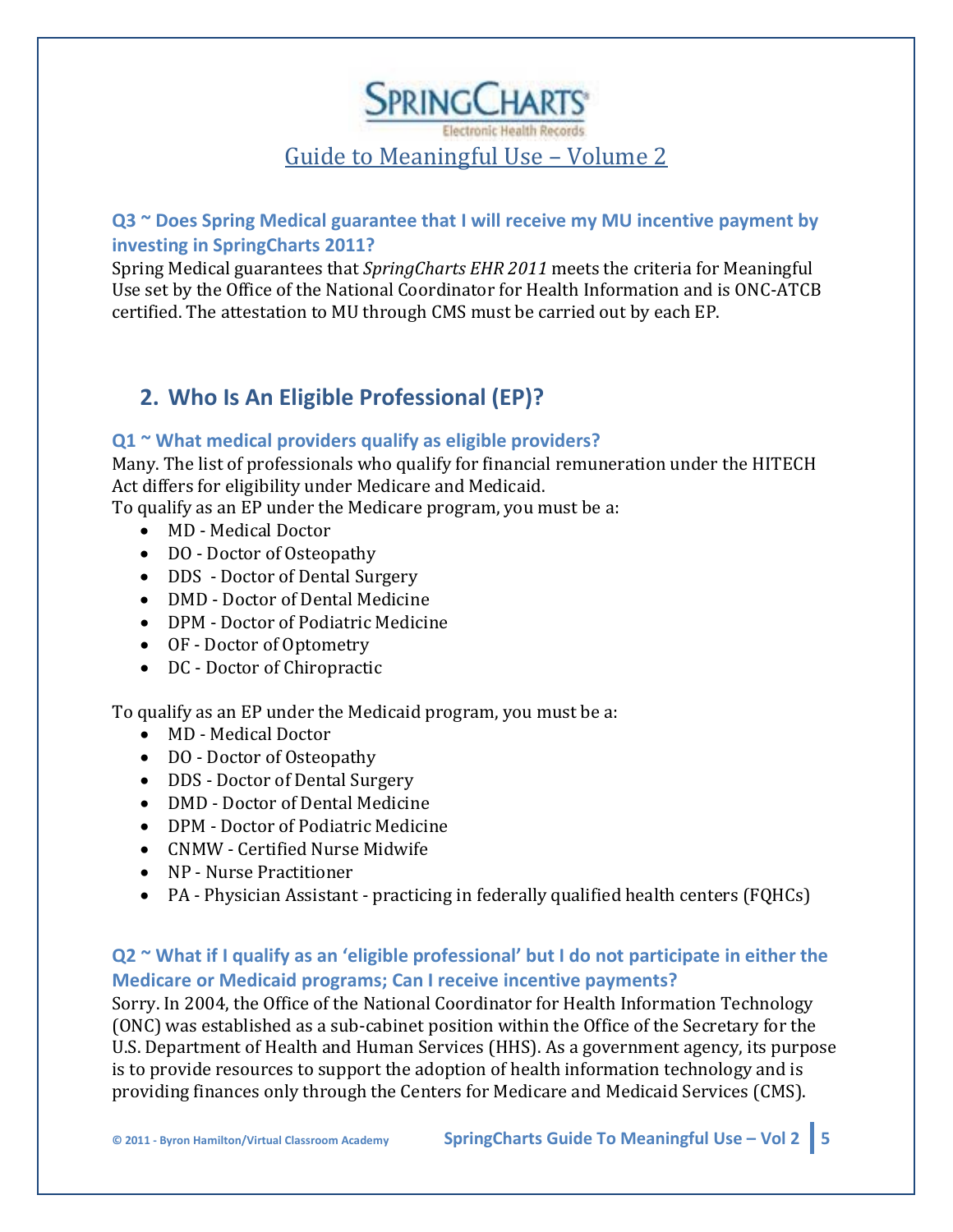## **SPRING CHARTS** <u>Guide to Meaningful Use – Volume 2</u>

<span id="page-5-0"></span>**Q3 ~ There are several providers in our group practice. We bill under the same tax ID number. Do we qualify for the MU incentive payment as one clinic or as each provider?**

<span id="page-5-1"></span>The MU payments are based upon each EP, not per practice!

### **3. Understanding Financial Incentives**

### <span id="page-5-2"></span>**Q1 ~ How much money can I expect to get through the Medicare program?**

As an EP using *SpringCharts 2011* and demonstrating MU each year, you will qualify for 'up to' \$44,000 through the Medicare program which is rolled out over a five-year period. Each year you must demonstrate MU based on the guidelines of the ONC to qualify for the designated amount for that year. The earliest year to demonstrate MU is 2011 at which time you can qualify for up to \$18,000. In the second year of demonstrating MU you can qualify for up to \$12,000, and so on. Entering the program in 2013 or 2014 will diminish the maximum amount you can qualify for. See diagram below. [Note: An additional incentive exists for EPs who provide services in a Health Professional Shortage Area (HSPA)].

| <b>Entry Yr</b> | 2011     | 2012     | 2013     | 2014     |  |
|-----------------|----------|----------|----------|----------|--|
| 2011            | \$18,000 |          |          |          |  |
| 2012            | \$12,000 | \$18,000 |          |          |  |
| 2013            | \$8,000  | \$12,000 | \$15,000 |          |  |
| 2014            | \$4,000  | \$8,000  | \$12,000 | \$12,000 |  |
| 2015            | \$2,000  | \$4,000  | \$8,000  | \$8,000  |  |
| 2016            |          | \$2,000  | \$4,000  | \$4,000  |  |
| <b>TOTAL</b>    | \$44,000 | \$44,000 | \$39,000 | \$24,000 |  |

**© 2011 - Byron Hamilton/Virtual Classroom Academy SpringCharts Guide To Meaningful Use – Vol 2 6**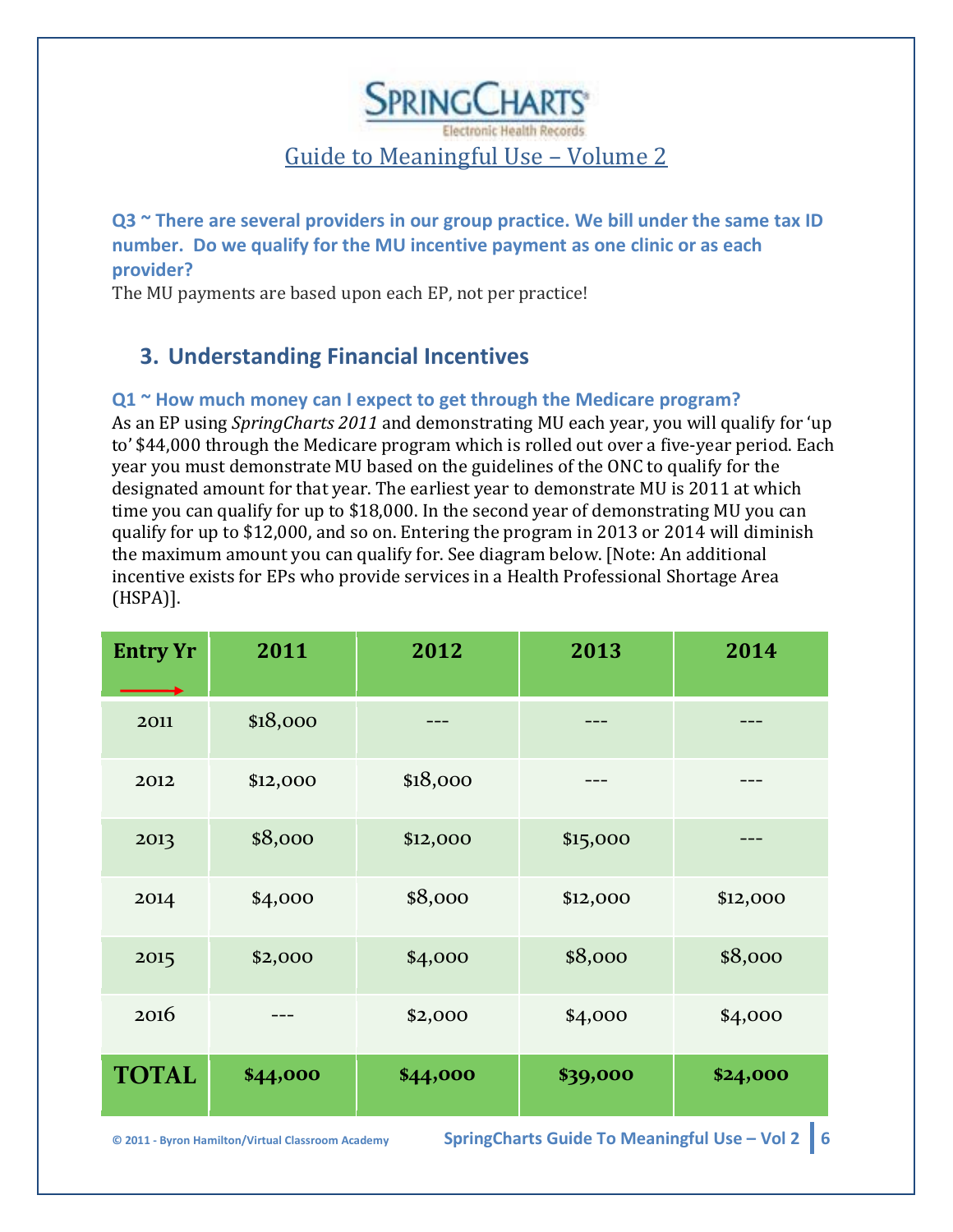

### <span id="page-6-0"></span>**Q2 ~ How much money can I expect to get through the Medicaid program?**

As an EP using *SpringCharts 2011* and demonstrating MU each year, you will qualify for 'up to' \$63,750 through the Medicaid program which is rolled out over a six-year period. The first year of qualifying for MU using *SpringCharts 2011* you will be eligible for up to \$21,150, the next year \$8,500, and so on. You will have up to six years to join the Medicaid incentive program and still qualify for up to \$63,750. See diagram below. (Note: The Medicaid EHR Incentive Program is voluntarily offered by individual states and territories.)

| <b>Entry Yr</b> | 2011     | 2012     | 2013     | 2014     | 2015     | 2016     |
|-----------------|----------|----------|----------|----------|----------|----------|
| 2011            | \$21,150 | ---      | ---      | ---      | ---      | ---      |
| 2012            | \$8,500  | \$21,150 | ---      |          |          |          |
| 2013            | \$8,500  | \$8,500  | \$21,150 |          |          |          |
| 2014            | \$8,500  | \$8,500  | \$8,500  | \$21,150 |          | ---      |
| 2015            | \$8,500  | \$8,500  | \$8,500  | \$8,500  | \$21,150 |          |
| 2016            | \$8,500  | \$8,500  | \$8,500  | \$8,500  | \$8,500  | \$21,150 |
| 2017            | ---      | \$8,500  | \$8,500  | \$8,500  | \$8,500  | \$8,500  |
| 2018            | ---      |          | \$8,500  | \$8,500  | \$8,500  | \$8,500  |
| 2019            | ---      | ---      | ---      | \$8,500  | \$8,500  | \$8,500  |
| 2020            | ---      | ---      | ---      | ---      | \$8,500  | \$8,500  |
| 2021            |          |          |          |          |          | \$8,500  |
| <b>TOTAL</b>    | \$63,750 | \$63,750 | \$63,750 | \$63,750 | \$63,750 | \$63,750 |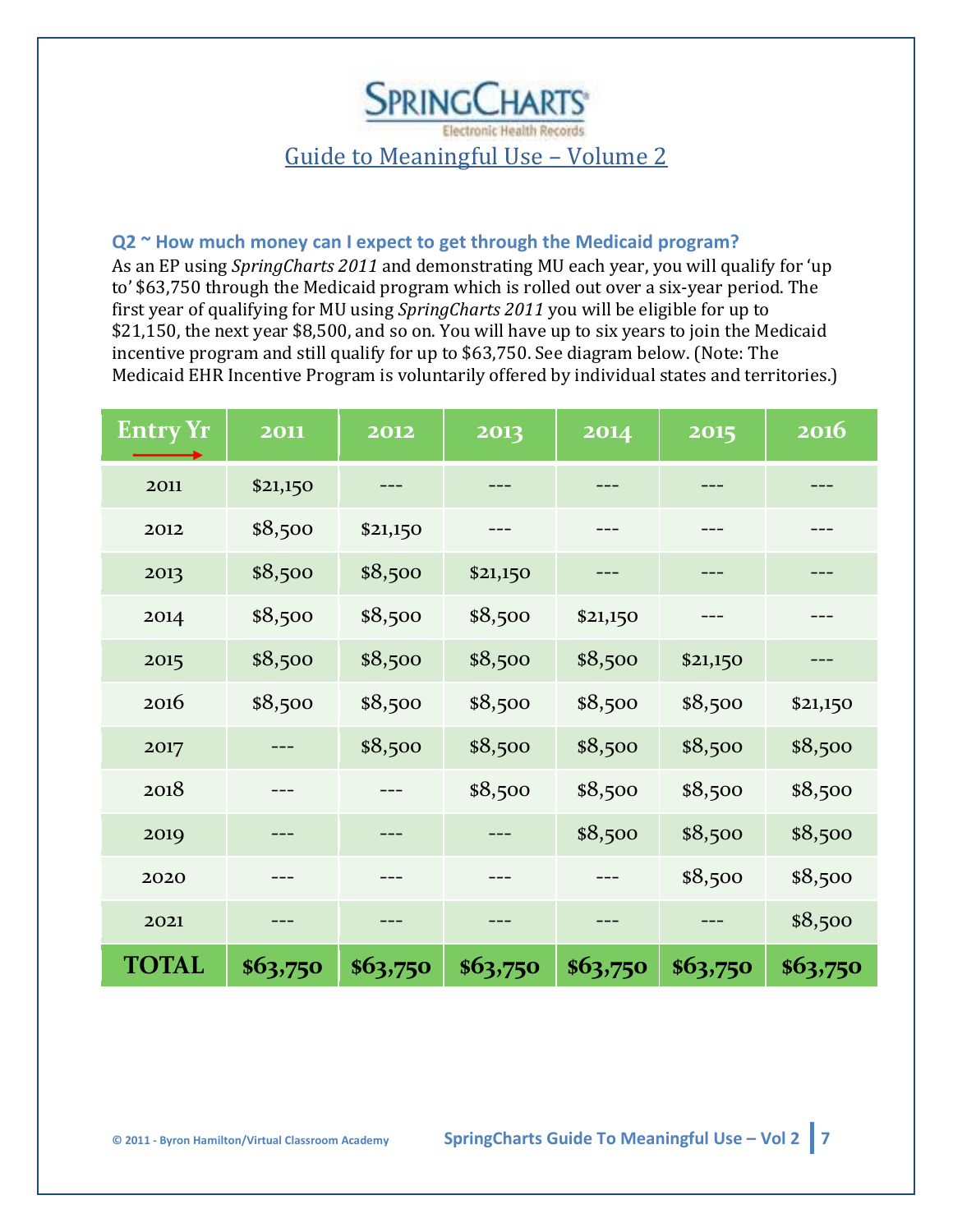### **SPRINGCHAR** Guide to Meaningful Use – Volume 2

### <span id="page-7-0"></span>**Q3 ~ Can I 'double dip' and get financial incentives from both the Medicare and the Medicaid programs?**

No. You must choose one program or the other. **However, before 2015, an EP may switch programs only once after the first incentive payment is initiated.** (Most EPs will maximize their incentive payments by participating in the Medicaid EHR Incentive Program.)

### <span id="page-7-1"></span>**Q4 ~ You keep mentioning 'up to' \$44,000 through Medicare or 'up to' \$63,750 through Medicaid. What do you mean by 'up to'?**

**Under the Medicare program**, the annual incentive payments are calculated by multiplying the billed Medicare 'allowable' charges by 75%. You will receive the lesser amount of either the '75% rule' or the annual amount allotted in the program. So, in order to earn the maximum incentive in 2011 of \$18,000, you will need to submit claims with allowable charges of \$24,000 or more. Qualified eligible professionals who do not meet this threshold will receive an amount less than the \$18,000 maximum, based on the 75% rule. In the following year, an EP will need to bill allowable charges of \$16,000 or more to qualify for the maximum incentive payment in the second year of \$12,000. The annual incentive payment will not be released until the threshold has been met or until the year is completed.

**Under the Medicaid program**, an EP may receive "up to 85% of the net average allowable costs for certified EHR technology, including support and training (determined on the basis of studies that the Secretary will undertake)" and will receive up to \$25,000 in the first year. So, in order to receive this maximum allotted amount in the first year, an EP will need to show EHR costs (as outlined above) for \$29,412 or more.

### <span id="page-7-2"></span>**Q5 ~ How do I decide whether I should go with the Medicare program or the Medicaid program?**

If you are not sure whether the Medicare program or the Medicaid program will be more advantageous for you, you can run a Medicare payment report for the last year from your practice management software program. By applying the rules outlined above you will be able to determine the better way to go.

### <span id="page-7-3"></span>**4. Receiving Incentive Payments**

### <span id="page-7-4"></span>**Q1 ~ How do I receive my payment?**

The incentives will be paid in a **single, consolidated annual payment**, not periodic installments. Payments are made to the taxpayer identification number (TIN) selected at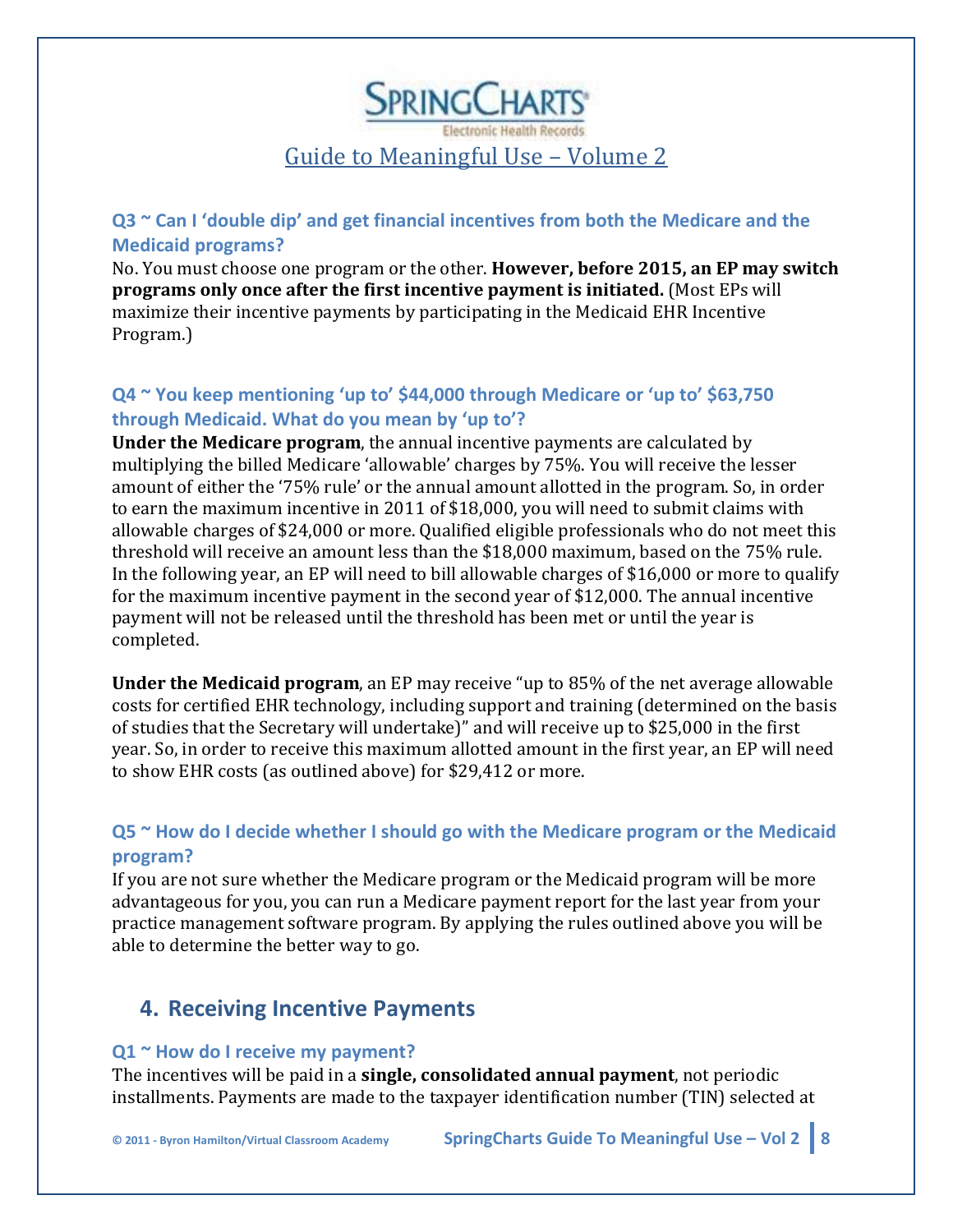

the time of registration, through the same channels that claim payments are currently made.

### <span id="page-8-0"></span>**Q2 ~ When do I receive my payment?**

Incentive payments through the Medicare program will be made approximately four to six weeks after EPs successfully 'attest' that they have demonstrated meaningful use of SpringCharts EHR 2011, AND, the threshold criteria has been determined. Remember that an EP must meet the \$24,000 threshold in allowed charges for an incentive payment to be released. Incentive payments will be made to EPs on a rolling basis as soon as the EP demonstrates meaningful use for the reporting period; that is, after 90 consecutive days in the first year, and **after** the full calendar year in subsequent years. For EPs who do not reach the maximum threshold during the first year, Medicare will disburse the incentive payment the following year.

### <span id="page-8-1"></span>**5. Meaningful Use Attestation**

### <span id="page-8-2"></span>**Q1 ~ How do I start the process of attestation?**

Registration is the first step. Opportunity to register with CMS for the incentive program began on January 3, 2011. You can do this at the following site: [https://ehrincentives.cms.gov.](https://ehrincentives.cms.gov/)

You can even register before the purchase of SpringCharts EHR 2011. EPs who are eligible for both the Medicare and Medicaid Incentive Programs must choose which incentive program they wish to participate in when they register. In addition, each state will develop its own Medicaid registration process. More details will be released over the coming months. EPs may contact their state's Regional Extension Center for information.

### <span id="page-8-3"></span>**Q2 ~ What information will I need to begin the registration?**

If you are an EP you will need your National Provider Identifier (NPI), National Plan and Provider Enumeration System (NPPES) User ID and Password, Payee Tax Identification Number (if you are reassigning your benfits), and Payee National Provider Identifier (NPI) (if you are reassigning your benefits). Please be aware that currently EPs are not permitted to allow a practice manager or any other person to register for them.

If you are enrolling in the **Medicare** incentive program, you will ultimately need an enrollment record in the Provider Enrollment, Chain and Ownership System (PECOS) before you receive your incentive payments. If you are enrolling in the **Medicaid** incentive program you will not need to be enrolled in PECOS.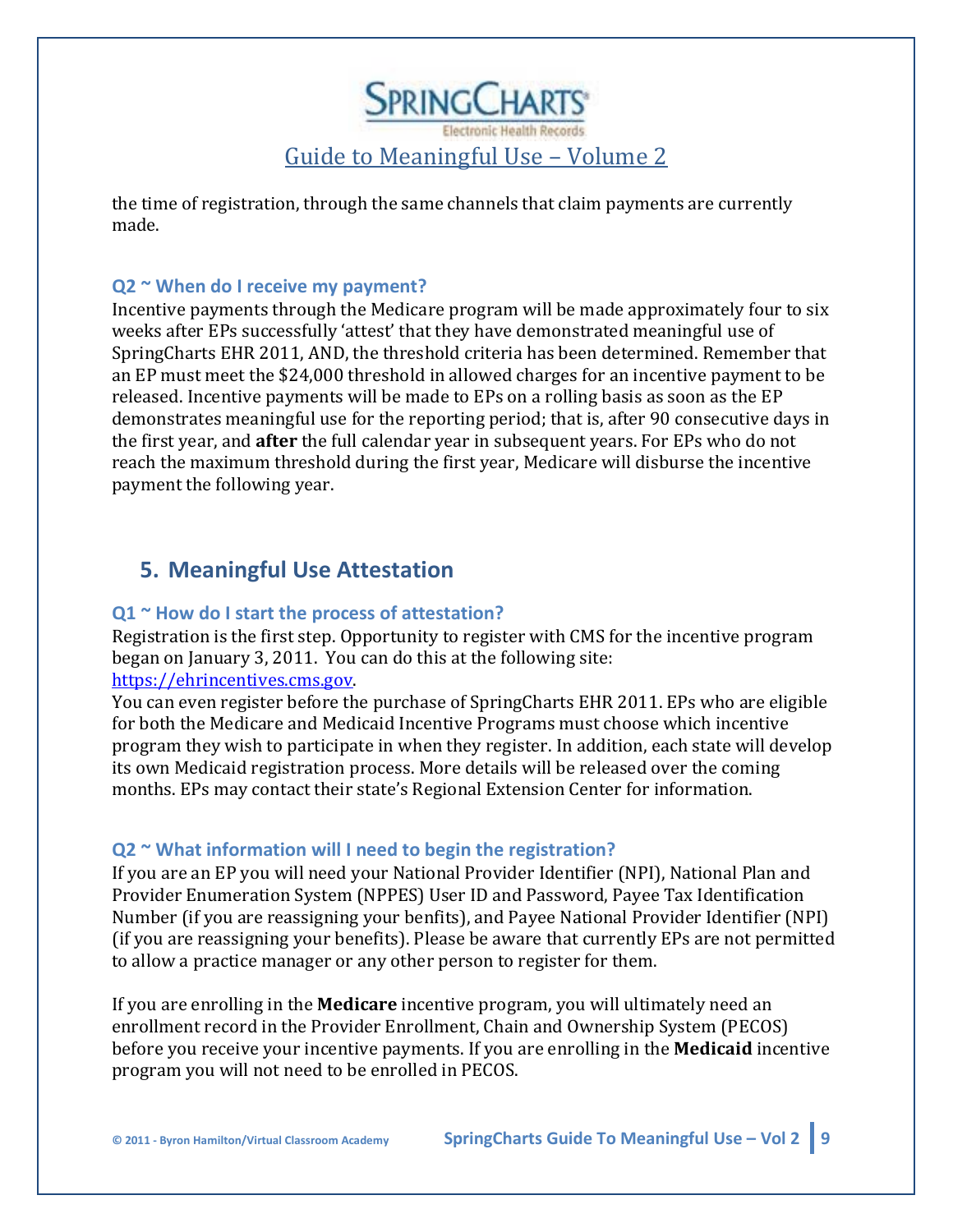

#### <span id="page-9-0"></span>**Q3 ~ What do I need to 'attest' to in stage one of MU?**

After 90 days of successfully using SpringCharts EHR 2011, **Medicare** EPs will attest to MU through the CMS' web-based *Medicare Incentive Program Registration and Attestation System*. In the Registration and Attestation System, you will fill in numerators and denominators for the MU objectives and clinical quality measures. Once providers have completed a successful online submission through the Attestation System, and the 75% rule has been met, they will qualify for a Medicare EHR incentive payment.

There are a set of fifteen measures described in *SpringCharts Guide to Meaning Use – Volume 1* that are **required** of all EPs to meet MU qualifications. In addition, a set of five measures must be chosen from a second set of ten objectives in order to satisfy the MU requirements. The ONC encourages EPs to select menu objectives that are relevant to their scope of practice and only claim an exclusion for a menu objective in cases where there are no remaining menu objectives that are relevant to their scope of practice.

For the **Medicaid** EHR Incentive Program, providers will follow a similar process using their State's Attestation System. Check here to see states' scheduled launch dates for their Medicaid EHR Incentive Programs: [http://www.cms.gov/apps/files/medicaid-HIT-sites/.](http://www.cms.gov/apps/files/medicaid-HIT-sites/)

#### <span id="page-9-1"></span>**Q4 ~ What do 'numerators' and 'denominators' mean when attesting MU?**

There are 15 measures for EPs that require the collection of data to calculate a percentage, which will be the basis for determining if the Meaningful Use objective was met according to a minimum threshold for that objective. These measures are outlined in *SpringCharts Guide to Meaning Use – Volume 1*. Measures requiring a numerator and denominator are divided into two groups: one where the denominator is based on patients seen during the 90-day reporting period, regardless of whether their records are maintained in SpringCharts EHR 2011; and a second group where the measure is not relevant to all patients, due to limitations (e.g., recording tobacco use for all patients 13 and older) or because the action related to the measure is not relevant (e.g., transmitting prescriptions electronically). For these second measures, the denominator is based on actions related to patients whose records **are** maintained in SpringCharts EHR 2011.

For example, the **denominator** for the 'electronic prescriptions' (eRx) measure consists of the total number of prescriptions written for drugs during the 90-day reporting period. The **numerator** consists of the number of prescriptions in the denominator generated and transmitted electronically using SpringCharts EHR 2011. In order to meet the objective for MU, 40% of all permissible prescriptions written by the EP must be generated and transmitted electronically. You will need to attest to this fact.